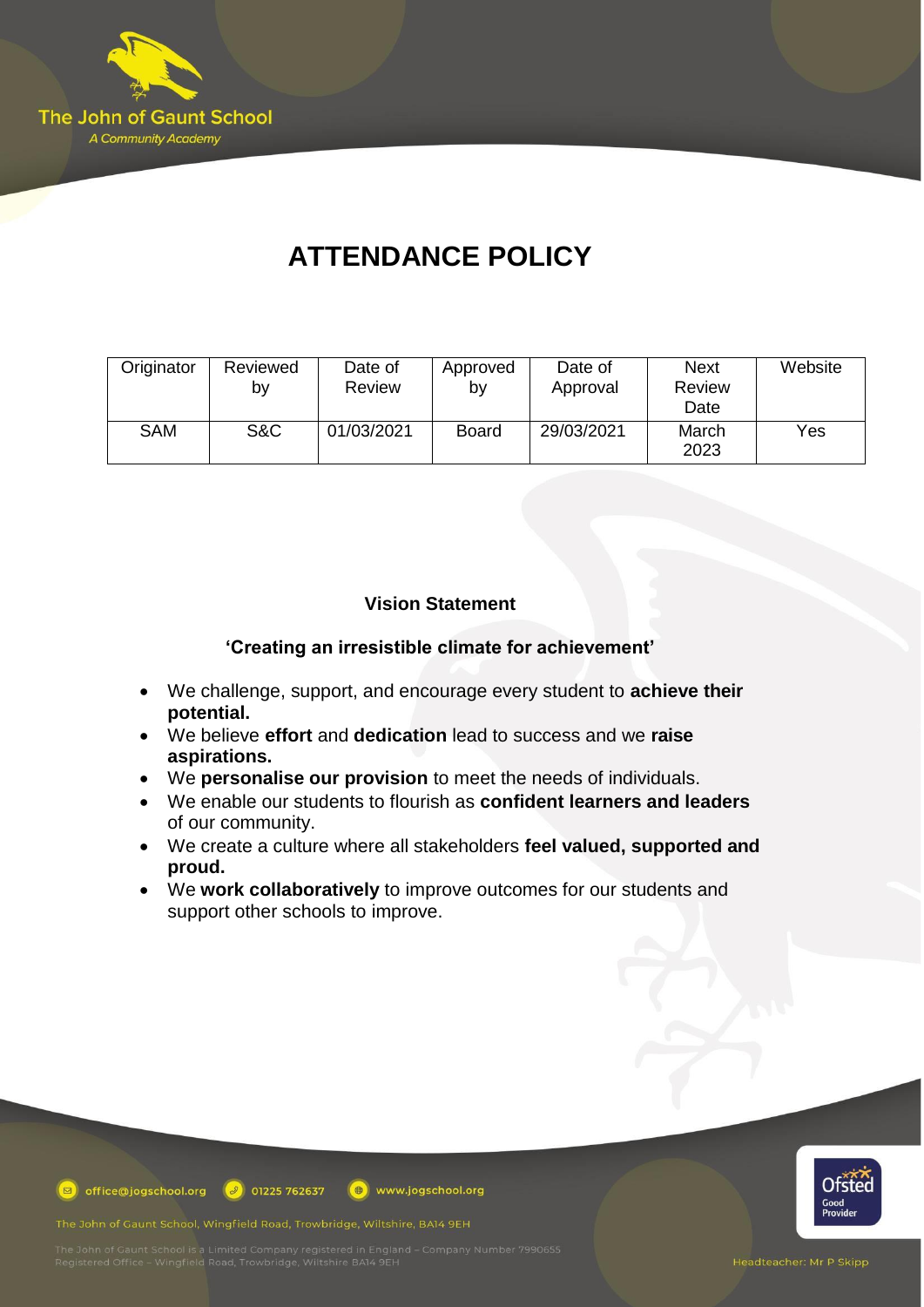## **1. Core Principles:**

## **Government Guidance states:**

"Central to raising standards in education and ensuring all students can fulfil their potential is an assumption so widely understood that it is insufficiently stated – students need to attend school regularly to benefit from their education. Missing out on lessons leaves children vulnerable to falling behind. Children with poor attendance tend to achieve less in both primary and secondary school. The Government expects schools to promote good attendance and reduce absence, including persistent absence, ensure every student has access to full-time education to which they are entitled and act early to address patterns of absence. Parents are expected to perform their legal duty by ensuring their children of compulsory school age who are registered at school attend regularly and arrive to school on time"

*School attendance Departmental advice for maintained schools, academies, independent schools and local authorities October 2014*

We believe that good attendance at school increases a child's ability to achieve and attain in line with their potential. Good attendance also enables students to fully participate in whole school life.

Research indicates that students with poor school attendance are more likely to have poor mental health, be involved in anti-social behaviour and be vulnerable to safeguarding concerns.

*The British Psychological Society - Behaviour Change: School attendance, exclusion and persistent absence*

## **The legal requirements**:

*Under the Education Act 1996 parents/carers have a duty to ensure their children regularly attend school. The Act states: "If a registered student is absent without authorisation from school or alternative provision then the parent is guilty of an offence under section 441(1)*

# **2. Attendance Expectations**

All school staff will work with students and their families to ensure each student attends school regularly and punctually. The school has an established system of incentives and rewards which acknowledges the efforts of students to improve their attendance and timekeeping. For the benefit of the school community, we will challenge the behaviour of those students and parents who give low priority to attendance and punctuality.

We expect all students to reach a minimum of 96% attendance. Our target is above the Government's expectations of 95% as we believe in the importance of students being in school and learning as much as possible. Some absences are unavoidable but we would ask that parents and carers to support the school in ensuring that their child's attendance meets the school's expectations.

We also acknowledge and understand that every student's personal situation, both inside and outside of school, family and social backgrounds, medical background, religious and cultural backgrounds are different and we shall take these into account when working with the child and their parent(s)/carer(s). We will ensure that we meet the requirements of the Equalities Act, 2010 and put in place all reasonable adjustments to address any potential discriminatory practice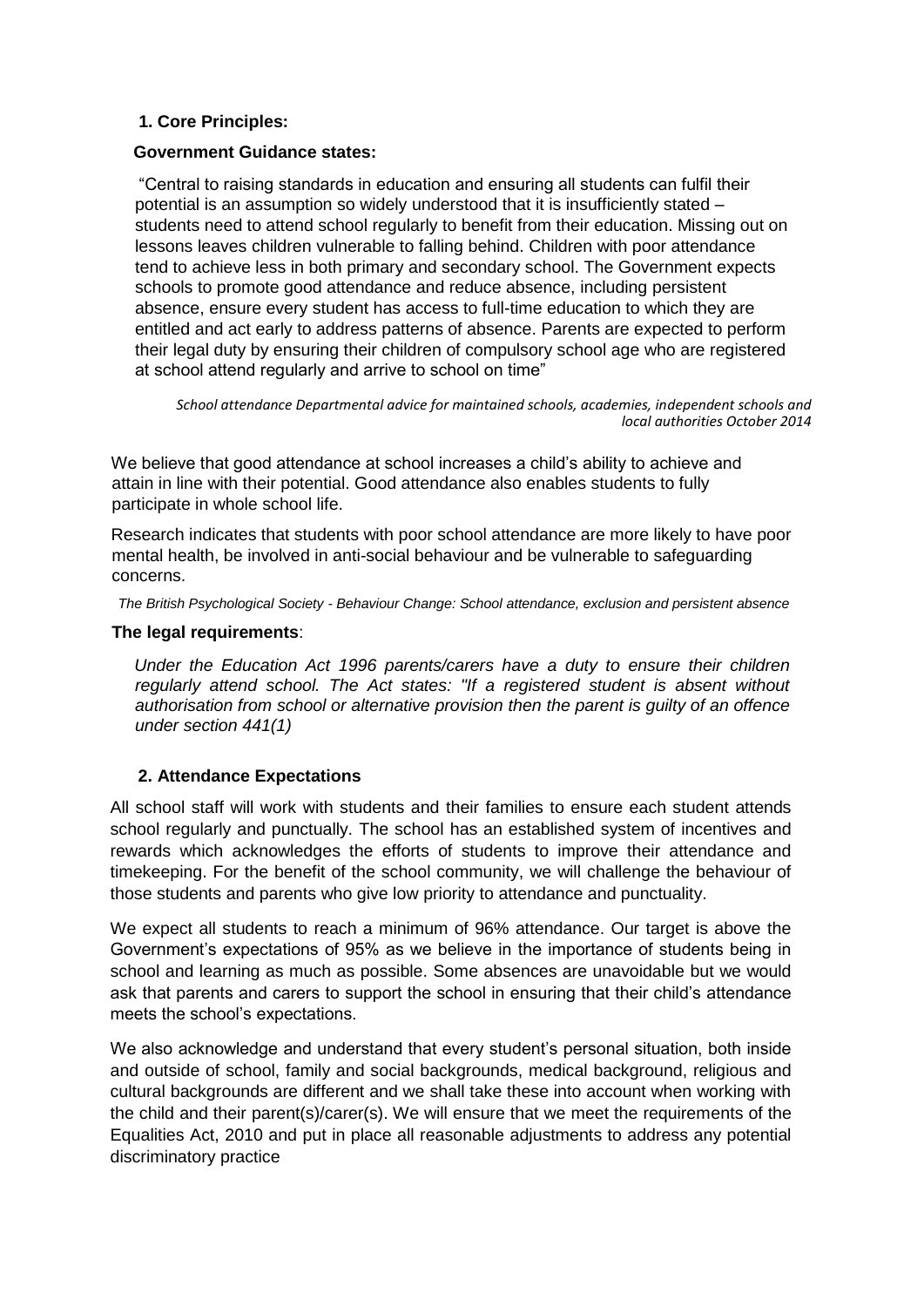# **3. Expectations of Parents**

We expect the following from parents/carers:

- To be aware of their legal requirements.
- To ensure their child attends school every day and on time.
- To telephone the school on the first day of absence by 8.45 a.m.
- To ensure that they contact the school daily if their child is unable to attend.
- To avoid making routine medical / dental appointments for their child during school hours. (Where this is not possible, to provide school with a copy of medical appointment).
- To provide medical evidence when their child is absent from school for a period of 3 days or more, in line with Local Authority guidance.
- To ensure that family holidays are only taken during the school holidays.
- To ensure that they contact the school whenever any problem occurs that may keep their child away from school.

## **4. Expectations & Responsibilities of the student**

- To attend school every day.
- To ensure they arrive at school promptly before the 8.40am warning bell.
- To be present at their tutor base, or mustered for assembly, by 8.45am.
- To sign in at the reception if they arrive after the 8.45am bell has sounded.
- If they have been absent, they must complete the return to school form in detail. If the reason for absence is sensitive, they are to discuss matters with a member of the year team or a responsible adult must contact school and arrange a meeting to clarify the situation.
- It is the student's responsibility to ensure their attendance is high; this includes promptness to each lesson throughout the day.
- Students will accept help, support and guidance when offered if it is deemed appropriate.
- Students will not leave the school site during the school day for any reason without authorisation from a member of staff and without signing out.

# **5. Responsibilities of Tutors**

- To promote and encourage good attendance and punctuality.
- To be aware of the whole school target and to reward good and improved attendance.
- To keep an accurate record of attendance and absence using class registers on Sims at the start of each tutor period.
- To take the register promptly at 8.45 but tutors must not mark a student present before they have arrived to the class, even if other students state they are in school.
- To record and deal with lateness to registration after the initial register has been taken at the start of the lesson.
- To ensure the register is accurate, including the alteration of initial 'absent' marks to 'present' marks later on in that same tutorial. Tutors must then also include the number of minutes late to the revised 'present' mark. This should be carried out at an opportune moment before the end of the tutorial but should not stop the flow of any learning occurring.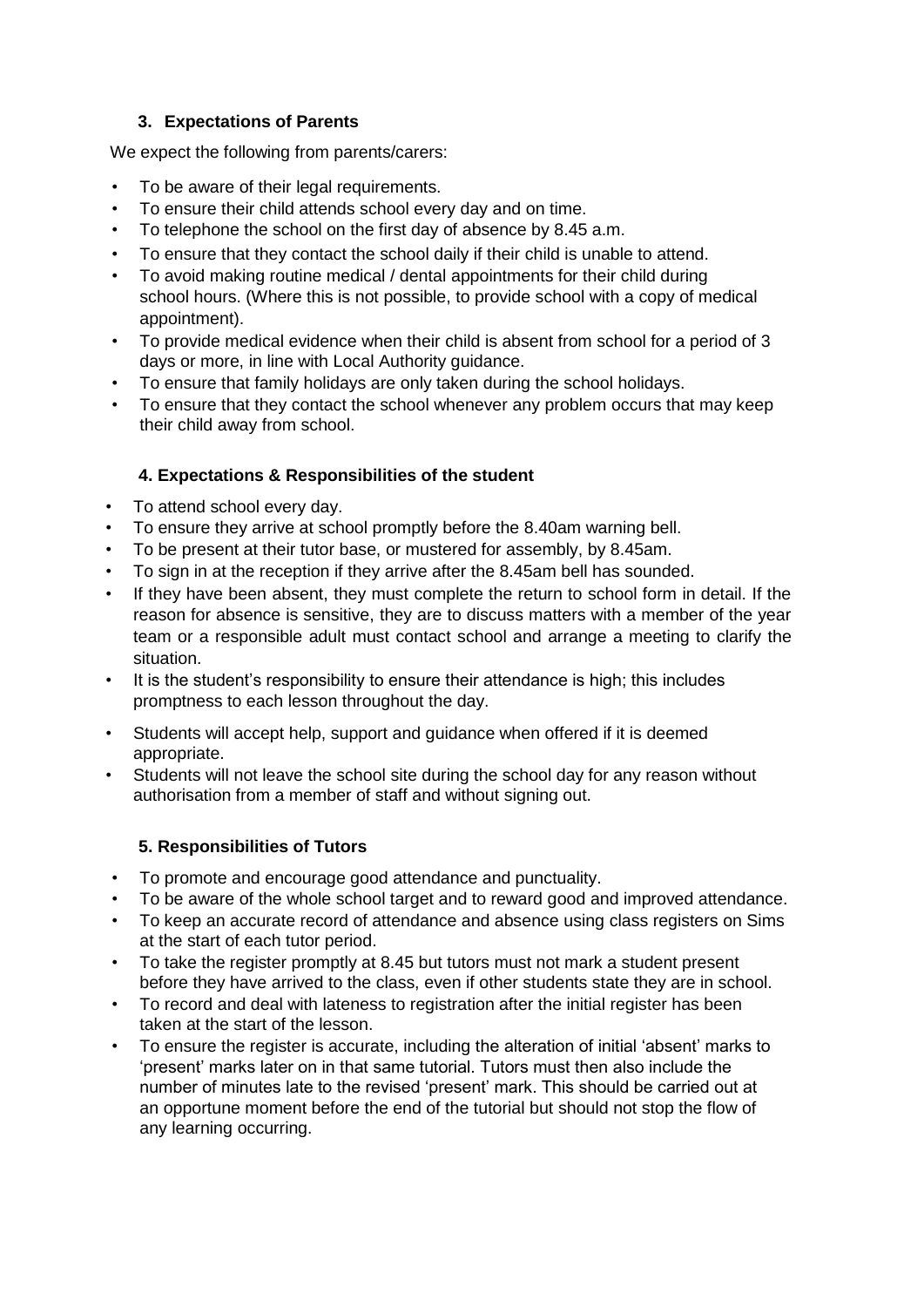- To record a register on paper in the event of an ICT issue resulting in SIMS being unavailable and pass this to the Data Manager as soon as possible.
- Use one-to-one opportunities to acknowledge and praise individual improvements in attendance.

# **6. Responsibilities of the Year Team**

- Assistant Heads of Year to download absence report via SIMs at the end of each day.
- Assistant Heads of Year to visit students reported as absent, during tutor time the following day(s) and discuss with these students the reason for any absence; complete the student absence return to school form accurately and in detail.
- The student absence return to school form must be completed and returned to the attendance officer within 3 days of the student returning to school.
- Year team pastoral assistants to check tutor group register for absence codes; follow up with phone calls home to challenge, support and trouble shoot reasons for absence. Aim is to get child into school (safe space or lesson) at some point that day.
- To liaise with responsible adults, being mindful of their child's emotional well-being and health, to ensure that students can make a speedy recovery to The John of **Gaunt**

# **7. Responsibilities of subject teachers:**

- Take the register for period 1 by 9.15 am.\*
- To promote and encourage good attendance and punctuality.
- To take class registers at the start of each lesson but not before each student has arrived to the class.
- To record on SIMS and deal with lateness to their lesson according to the B4L policy.
- To ensure the register is accurate, including the alteration of initial 'absent' marks to 'present' marks later on in that same lesson. Teachers must then also include the number of minutes late to the revised 'present' mark. This should be carried out at an opportune moment before the end of the lesson but should not stop the flow of any learning occurring.
- To inform their Director of Learning, The Head of House and the Attendance Officer of patterns of lateness or absence.
- To advise students and parents of the impact of non-attendance on attainment and progress.
- Where possible and practical to ensure students', complete work missed due to absence and where requested provide work for students on long term absences.
- Use praise which emphasises the importance of attendance for learning.
- Meet and greet all students at the beginning of each lesson to make them feel valued.
- Integrate late arrivals quickly and smoothly by planning appropriate starter activities.
- Integrate returning students and inconsistent attenders by using tools such as seating plans, differentiation and peer support.
- Inform Attendance Officer of known specific absences if not already coded on SIMS class registers.
- Use one-to-one opportunities to acknowledge and praise individual improvements in attendance. Relate it to improved learning.

\* **Registers close at 9.30 Students arriving after this time will be marked as 'Late After Close of Register' – this will generate an unauthorised absence mark on the student's attendance record.**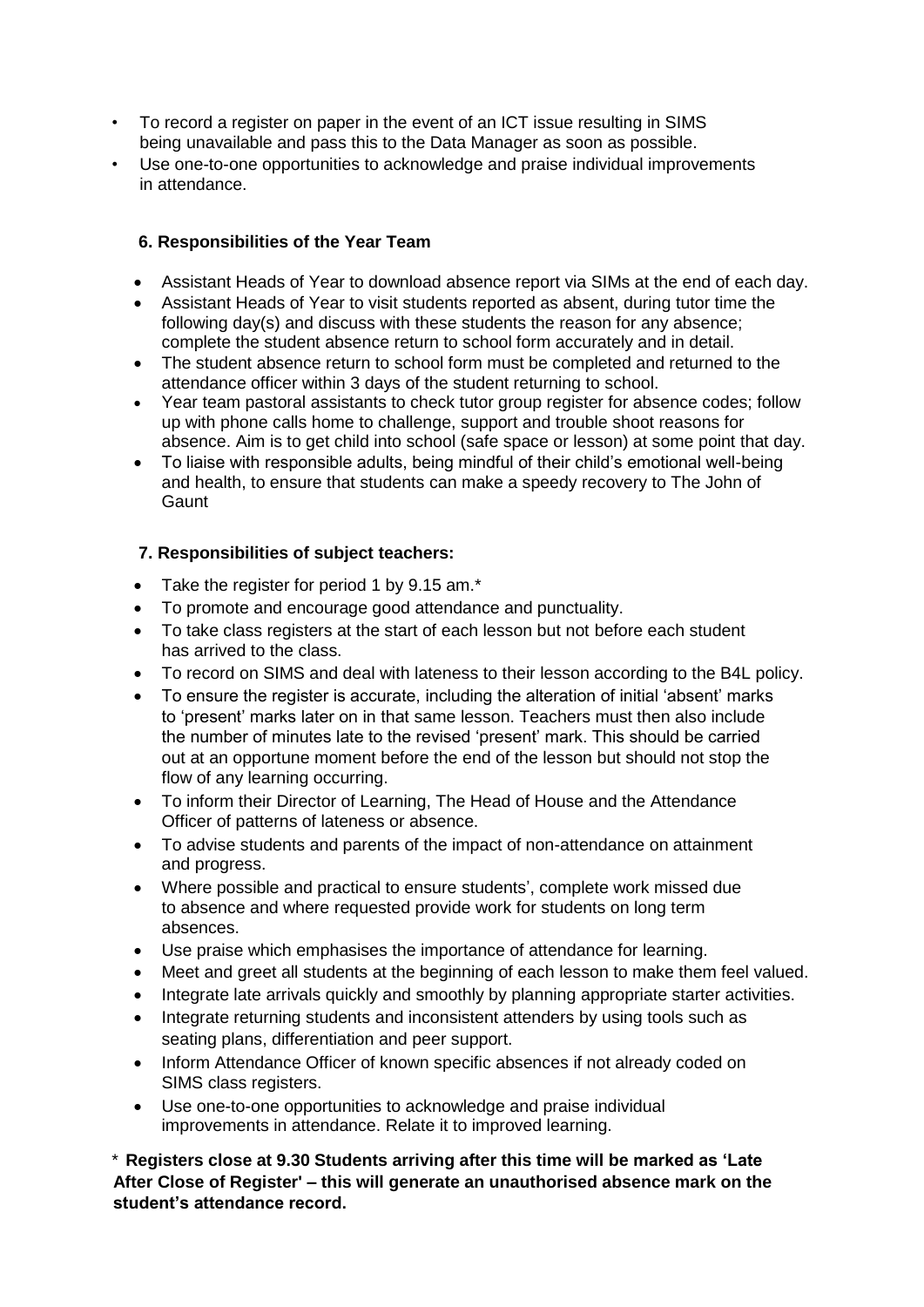## **8. Responsibilities of Senior Leadership Team including the Senior Teacher with Responsibility for Attendance:**

- To promote, encourage and praise good attendance and punctuality through house and year group assemblies.
- To promote positive attendance through strategies such at the Prom Pledge and School Rewards.
- To liaise with the Attendance Officer and Education Welfare Officer on whole school attendance. To monitor progress against attendance targets.
- To monitor the impact of intervention strategies.
- To support the Attendance Officer and Year Teams where needed in producing and monitoring individual support plans for persistent absentees.
- To support the Attendance Officer and Year Teams and be actively involved in driving up attendance through various strategies for the Year team they are line managing.
- To report to the Senior Leadership Team every fortnight on the attendance statistics and resultant actions of the Year group they are line managing.
- To ensure that attendance is a known priority for all staff through sharing information at briefings and via staff bulletins etc.
- To regularly report to Governors on attendance.

# **9. Responsibilities of Attendance Officer:**

- To promote and encourage good attendance and punctuality.
- To monitor the taking of accurate registers.
- To monitor attendance of students who persistently arrive late after the registers have closed or to individual lessons.
- To liaise with the Data Manager and update registers and to input absence codes.
- To operate Truancy Call first day contact system when no reason for absence received by 9:30 a.m.
- To carry out a follow-up phone call if a student has been absent for 3 days to request medical evidence.
- To contact home if there is doubt about the reason given for absence.
- To involve the Education Welfare Officer when a student's attendance or punctuality continues to give cause for concern.
- To liaise with the Senior Leader with Responsibility for Attendance to review year group attendance and report to Senior Leadership Team and Governors on actions taken.
- To ensure effective communication on attendance issues with the whole school community.
- To provide attendance data for all Persistent Absence students (less than 90% attendance – absence threshold) to the Senior Leadership Team as requested.
- To liaise with Senior Leader with Responsibility for Attendance, the relevant member of the Student Development Team and the when appropriate the Education Welfare Officer when a student's attendance triggers the absence threshold.
- To hold School Attendance Meetings (SAM) where a student meets the absence threshold in order to offer support, set targets and continue to monitor the attendance of individual students.
- To work with the Education Welfare Officer and follow County protocols to issue fixed penalty notices to families who have had 10 or more unexplained absences.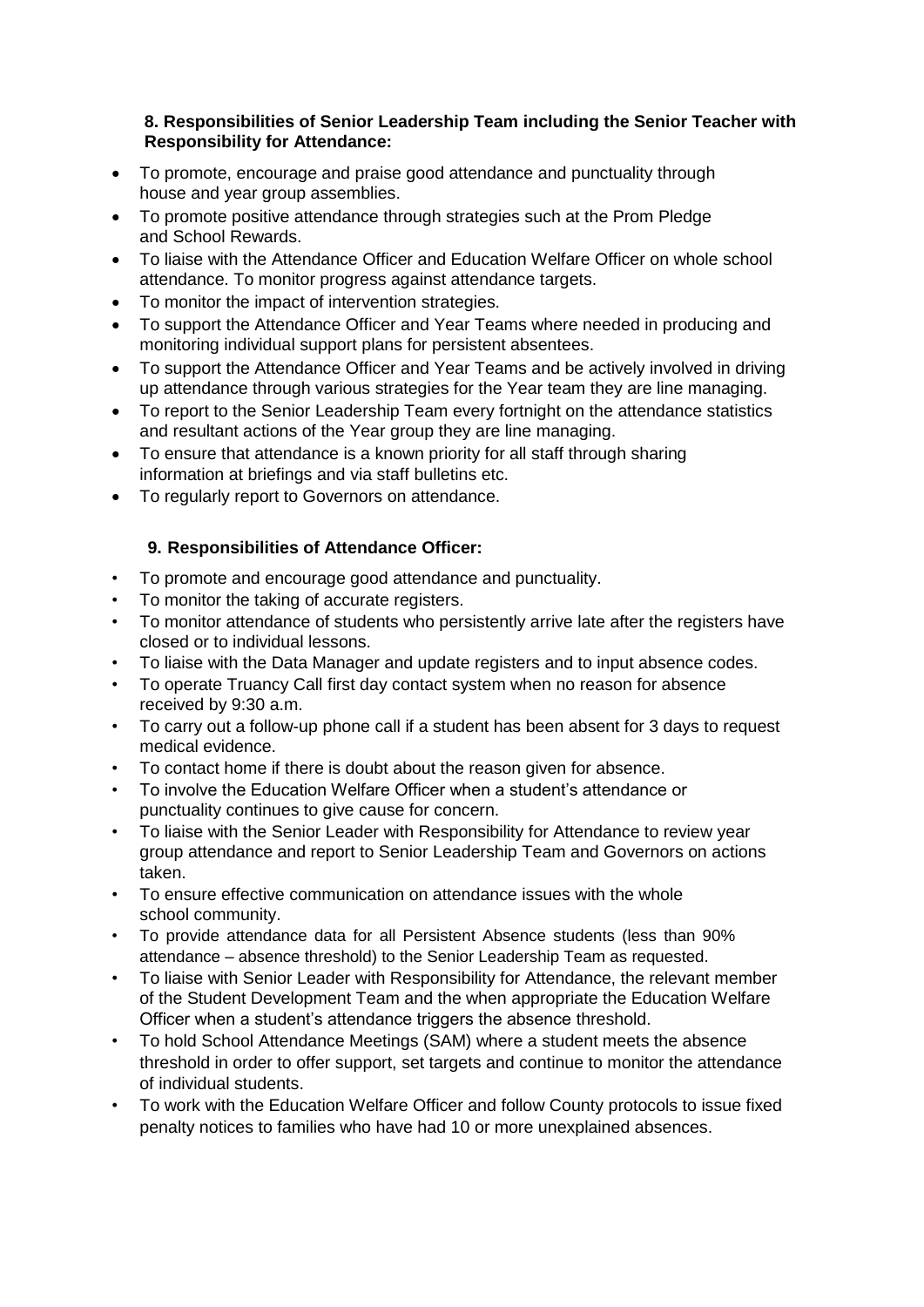## **10. Responding to Student Absence**

When a student does not attend school, we will respond in the following manner if a reason has not been provided by the parent or carer:

- Make parent/carer aware that student is absent through the use of Truancy Call.
- Truancy Call should be sent by 10 am each morning. This will request for explanation for absence.
- The Attendance Officer will log parental responses in order to determine appropriate registration coding.
- An unexplained absence phone call or email will be sent to parent/carer asking them to contact the school with a reason for the absence if a parent / carer does not respond to truancy call.
- If an acceptable reason for absence is not provided the absence will be classified as unauthorised.
- Where necessary school will work with parents/carers and students to support and overcome any barriers to attendance. This may involve working with external agencies including health professionals or social care.

Persistent non-attendance will be referred to the *Education Welfare Officer (See Appendix 1 Attendance Concern Flow Diagram).*

*Note: If a student's attendance falls below 90%, we reserve the right to ask for doctor's notes to confirm the absence from the first day.*

# **11. Requests for leave during term time – Exceptional Leave**

The Head Teacher is the only person able to authorise exceptional leave during term time however they may delegate this to the Senior Leader responsible for attendance. The school is unlikely to authorise exceptional leave as The John of Gaunt School discourages parents taking their children out of school during term time. There is no automatic entitlement in law for schools to allow absence during term time for the purpose of holidays*.* If a parent / carer wishes to take their child out of school for extenuating circumstances they must make a request in writing to the Head Teacher with a minimum of two weeks' notice using the absence request form available from the school reception.

# **12. Celebrating and Encouraging Attendance**

#### **Good Attendance is celebrated and rewarded regularly examples include:**

- Three times a year certificates are sent out from the Senior leader with responsibility for Attendance to all students who have 96% or above attendance and a separate certificate to those with 100% attendance.
- We will acknowledge and recognise factors that impinge upon the student's ability to meet these thresholds and act accordingly to ensure there is no potential for discriminatory practices.
- Termly celebration of attendance for students who meet the thresholds of 96%, 98% and 100%. This is to be completed in year assemblies.
- Whole school average attendance targets set and used to award the whole community with ClassCharts points when the target has been met.
- Regular updates and celebration of positive trends in attendance given via the school newsletter and ClassCharts announcements.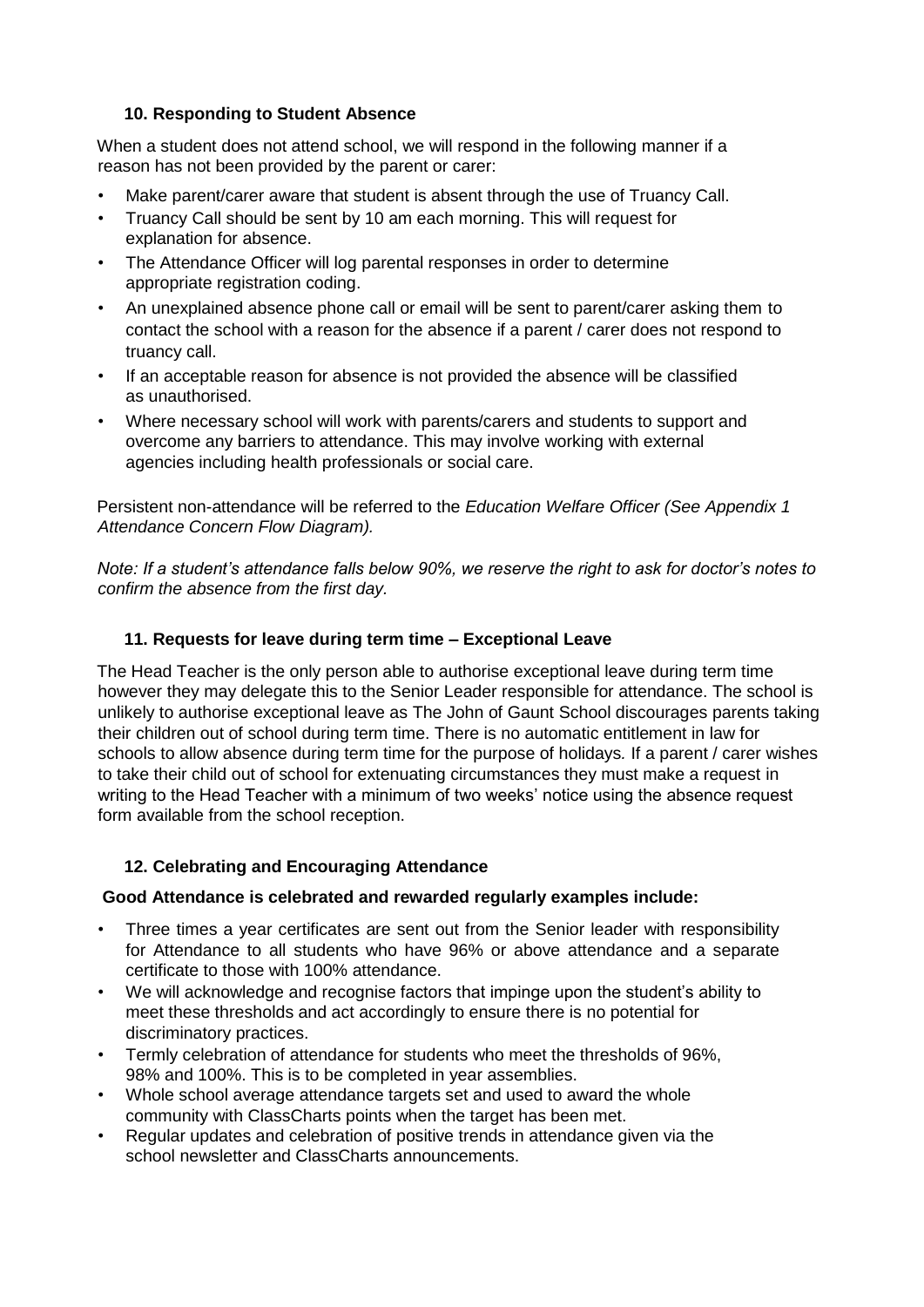- Pre School Attendance Meeting (SAM) letters are sent to parents warning them of the potential that they may be called to attend these meetings if regular attendance does not stabilise.
- Attendance is a regular topic in assemblies for year leaders.
- A display with up to date attendance information is situated outside Gloucester Hall Reception
- Parents and carers are informed about the importance of attendance as part of the school's transition and induction process.